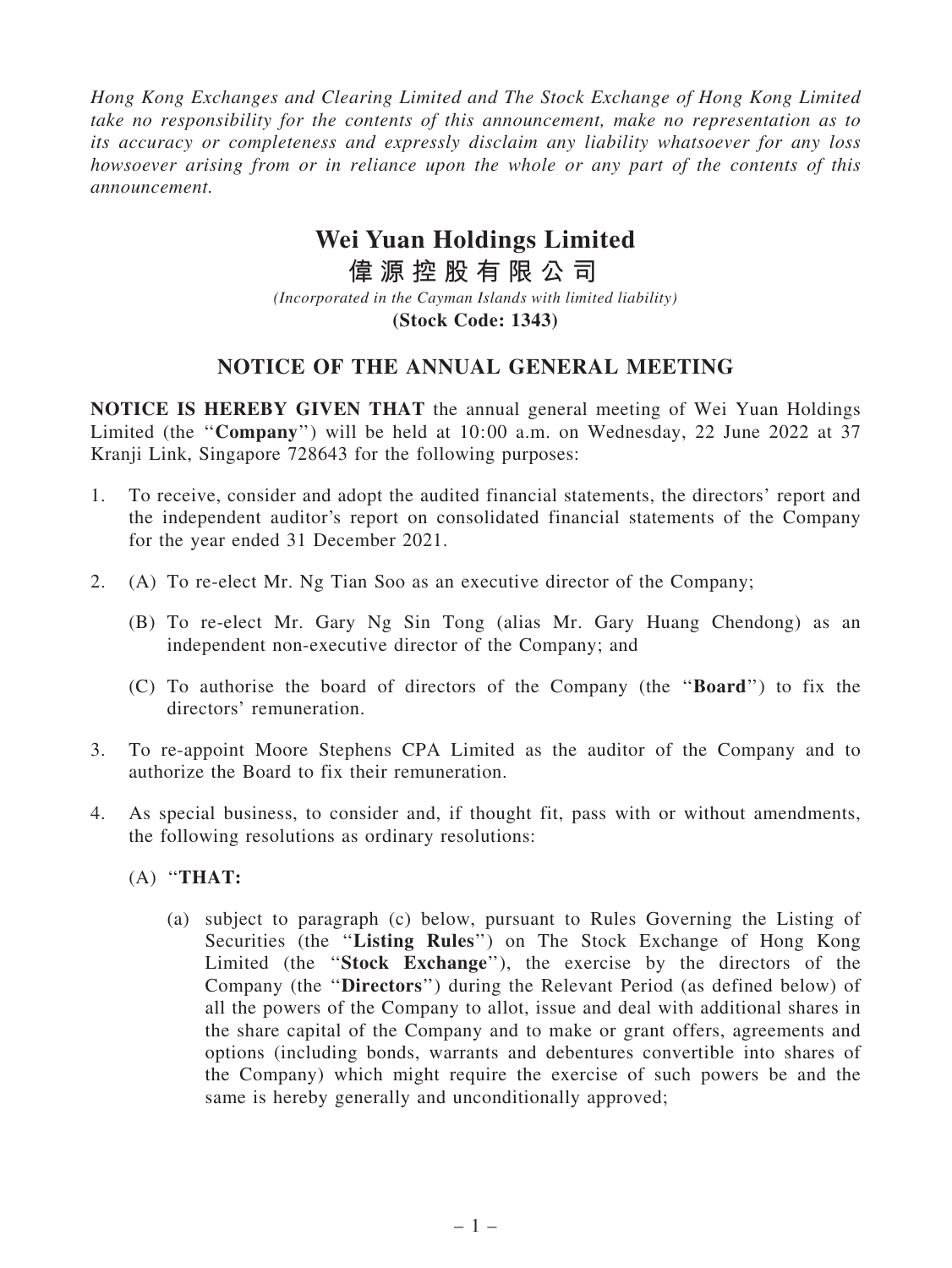- (b) the approval in paragraph (a) above shall authorise the Directors during the Relevant Period (as defined below) to make or grant offers, agreements and options (including bonds, warrants and debentures convertible into shares of the Company) which might require the exercise of such powers during or after the end of the Relevant Period (as defined below);
- (c) the aggregate number of shares allotted or agreed conditionally or unconditionally to be allotted (whether pursuant to options or otherwise) by the Directors pursuant to the approval in paragraph (a) above, otherwise than pursuant to (i) a Rights Issue (as defined below); or (ii) the exercise of any options granted under the share option scheme or similar arrangements of the Company; or (iii) any scrip dividend or similar arrangements providing for the allotment and issue of shares in lieu of the whole or part of a dividend on shares in accordance with the amended and restated articles of association of the Company in force from time to time; or (iv) the exercise of rights of subscription or conversion under the terms of any warrants of the Company or any securities which are convertible into shares of the Company, shall not exceed 20% of the aggregate number of shares of the share capital of the Company in issue on the date of the passing of this resolution and the authority pursuant to paragraph (a) of this resolution shall be limited accordingly, provided that if any subsequent consolidation or subdivision of shares of the Company is effected, the maximum number of shares of the Company that may be issued as a percentage of the total number of issued shares of the Company immediately before and after such consolidation or subdivision shall be the same and such maximum number of shares of the Company shall be adjusted accordingly; and
- (d) for the purposes of this resolution, ''Relevant Period'' means the period from the date of the passing of this resolution until whichever is the earliest of:
	- (i) the conclusion of the next annual general meeting of the Company; or
	- (ii) the expiration of the period within which the next annual general meeting of the Company is required by the amended and restated articles of association of the Company or any applicable law of the Cayman Islands to be held; or
	- (iii) the revocation or variation of the authority given to the Directors under this resolution by an ordinary resolution of the shareholders of the Company in general meeting;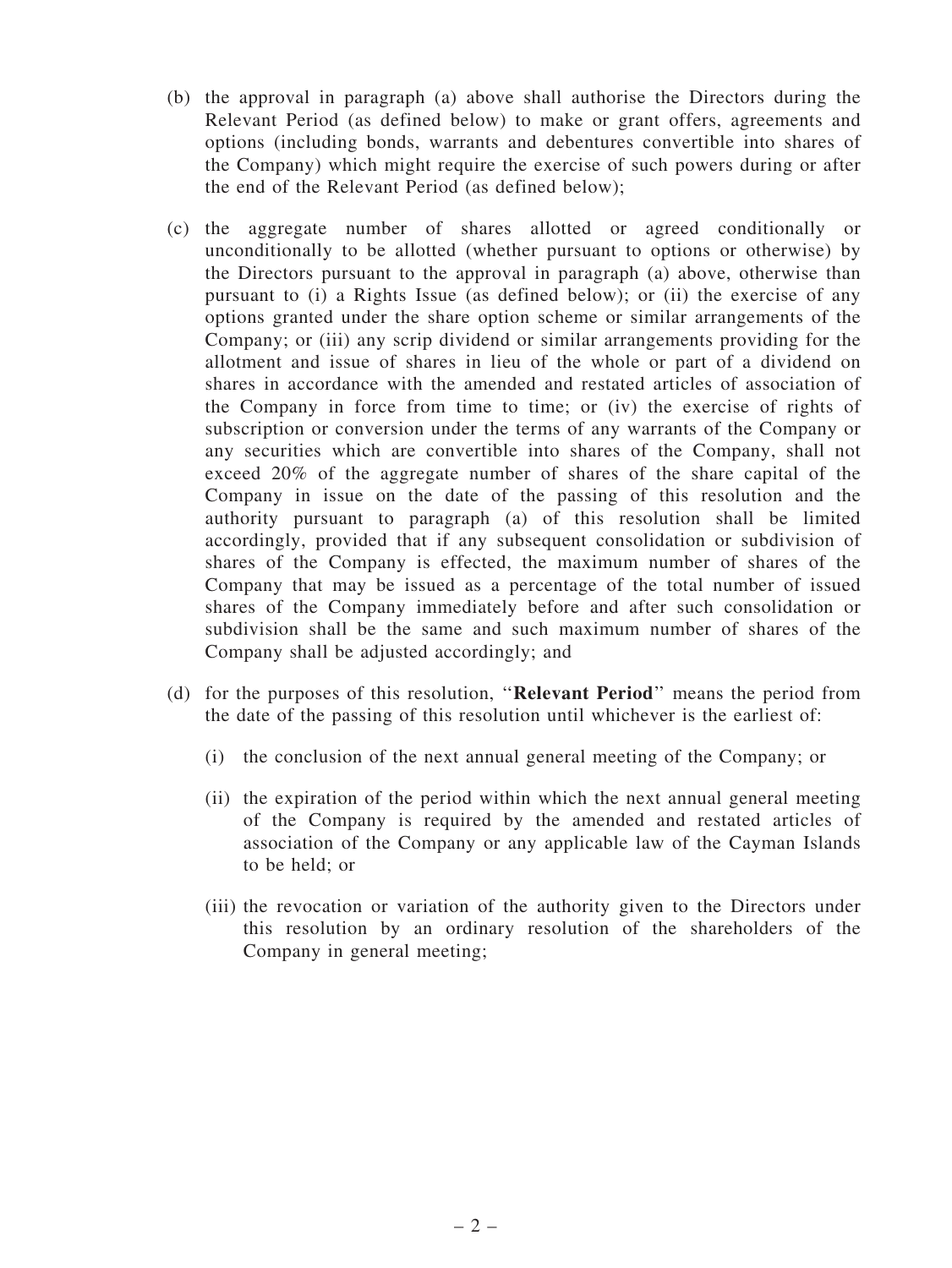"Rights Issue" means an offer of shares, or offer or issue of warrants, options or other securities giving rights to subscribe for shares open for a period fixed by the Directors to holders of shares of the Company on the register on a fixed record date in proportion to their then holdings of shares (subject to such exclusion or other arrangements as the Directors may deem necessary or expedient in relation to fractional entitlements, or having regard to any restrictions or obligations under the laws of, or the requirements of, or the expense or delay which may be involved in determining the existence or extent of any restrictions or obligations under the laws of, or the requirements of, any jurisdiction outside Hong Kong or any recognized regulatory body or any stock exchange outside Hong Kong).''

- $(B)$  "THAT:
	- (a) subject to paragraph (b) below, the exercise by the Directors during the Relevant Period (as defined below) of all powers of the Company to purchase the shares of the Company on the Stock Exchange or any other stock exchange on which the shares of the Company may be listed and recognised by the Securities and Futures Commission and the Stock Exchange for such purpose, and otherwise in accordance with the rules and regulations of the Securities and Futures Commission, the Stock Exchange, the Companies Law and all other applicable laws in this regard, be and the same is hereby generally and unconditionally approved;
	- (b) the aggregate number of shares of the Company which may be purchased by the Company pursuant to the approval in paragraph (a) above during the Relevant Period (as defined below) shall not exceed 10% of the aggregate number of issued shares of the Company as at the date of the passing of this resolution and the authority pursuant to paragraph (a) of this resolution shall be limited accordingly, provided that if any subsequent consolidation or subdivision of shares of the Company is effected, the maximum number of shares of the Company that may be purchased as a percentage of the total number of issued shares of the Company immediately before and after such consolidation or subdivision shall be the same and such maximum number of shares of the Company shall be adjusted accordingly; and
	- (c) for the purposes of this resolution, ''Relevant Period'' means the period from the date of the passing of this resolution until whichever is the earliest of:
		- (i) the conclusion of the next annual general meeting of the Company; or
		- (ii) the expiration of the period within which the next annual general meeting of the Company is required by the amended and restated articles of association of the Company or any applicable law of the Cayman Islands to be held; or
		- (iii) the revocation or variation of the authority given to the Directors under this resolution by an ordinary resolution of the shareholders of the Company in general meeting.''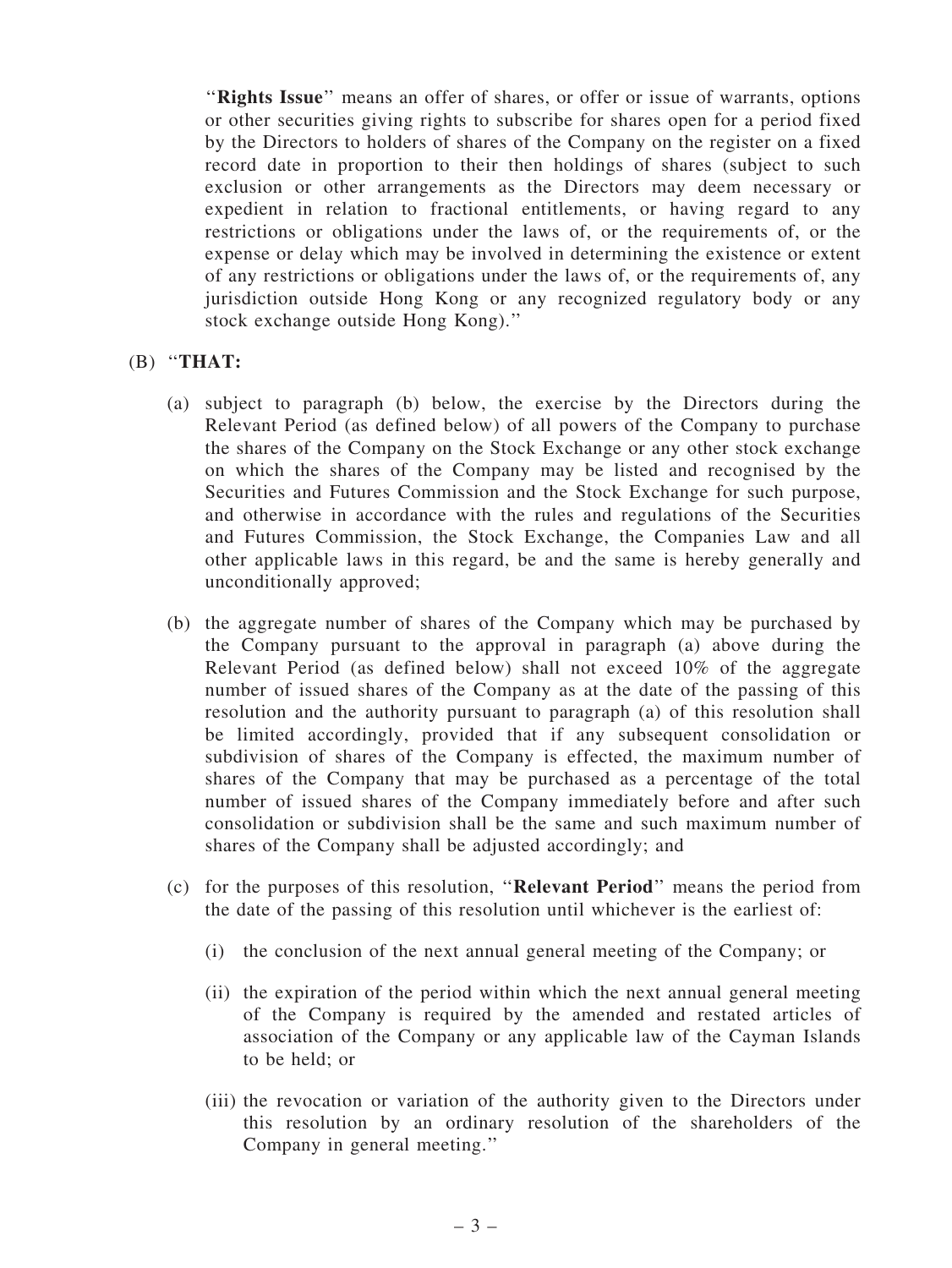(C) ''THAT subject to the passing of resolutions numbered 4(A) and 4(B) as set out in the notice convening this meeting (the ''Notice''), the general mandate referred to in the resolution numbered  $4(A)$  as set out in the Notice be extended by the addition to the aggregate number of the shares of the Company which may be allotted and issued or agreed to be allotted and issued by the Directors pursuant to such general mandate of an amount representing the aggregate number of shares of the Company purchased by the Company pursuant to the mandate to purchase shares of the Company referred to in the resolution numbered 4(B) as set out in the Notice, provided that such extended amount shall not exceed 10% of the aggregate number of shares of the Company in issue as at the date of passing of this resolution.''

> By Order of the Board Wei Yuan Holdings Limited Ng Tian Soo *Chairman and Executive Director*

Singapore, 29 April 2022

*Headquarters and Principal Place of Business in Singapore:* 37 Kranji Link Singapore 728643

*Principal Place of Business in Hong Kong:* Unit B, 17/F United Centre 95 Queensway Hong Kong

*Notes:*

- 1. Any member of the Company (''Member'') entitled to attend and vote at the meeting of the Company is entitled to appoint another person as his proxy to attend and vote instead of him. A Member who is the holder of two or more shares may appoint more than one proxy to represent him and vote on his behalf at the general meeting of the Company. A proxy need not be a Member. In addition, a proxy or proxies representing either a Member who is an individual or a Member which is a corporation shall be entitled to exercise the same powers on behalf of the Member which he or they represent as such Member could exercise.
- 2. Where there are joint holders of any share any one of such joint holders may vote, either in person or by proxy, in respect of such share as if he were solely entitled thereto, but if more than one of such joint holders be present at any meeting the vote of the senior holder who tenders a vote, whether in person or by proxy, shall be accepted to the exclusion of the votes of the other joint holders, and for this purpose seniority shall be determined by the order in which the names stand in the register of members of the Company in respect of the joint holding.
- 3. In order to be valid, the form of proxy must be deposited together with a power of attorney or other authority (if any) under which it is signed or a certified copy of that power or authority, at the Company's branch share registrar and transfer office in Hong Kong, Computershare Hong Kong Investor Services Limited, at 17M/F, Hopewell Centre, 183 Queen's Road East, Wan Chai, Hong Kong not less than 48 hours before the time appointed for holding the meeting or adjourned meeting. Completion and return of a form of proxy will not preclude you from attending and voting in person at the meeting or any adjournment thereof, should you so wish.